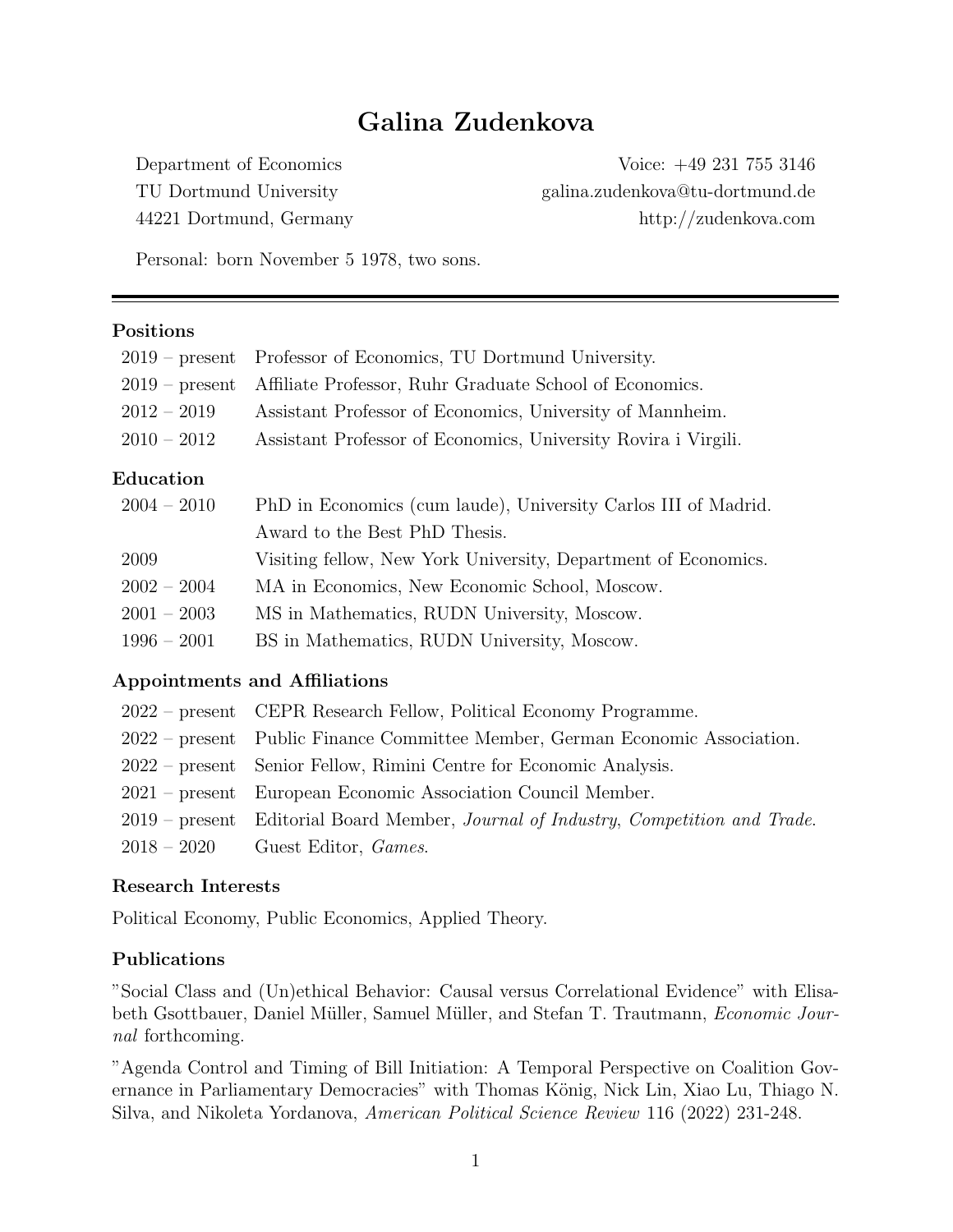"Incumbents' Performance and Political Extremism" with Marina Dodlova, Journal of Public Economics 201 (2021) 104473.

"Electoral Accountability and Interdistrict Competition," American Economic Journal: Microeconomics 10 (2018) 143-176.

"Party Discipline and Government Spending: Theory and Evidence" with Marta Curto-Grau, Journal of Public Economics 164 (2018) 139-152.

"Electoral Competition under Costly Policy Implementation" with Dimitrios Xefteris, Social Choice and Welfare 50 (2018) 721-739.

"Lobbying as a Guard against Extremism," B.E. Journal of Economic Analysis & Policy 17 (2017) 1-17.

"Non-Monotonic Group-Size Effect in Repeated Provision of Public Goods" with Chengsi Wang, European Economic Review 89 (2016) 116-128.

"Political Cronyism," Social Choice and Welfare 44 (2015) 473-492.

"The Welfare Effects of Location and Quality in Oligopoly" with Luis C. Corchón,  $B.E.$ Journal of Economic Analysis & Policy Topics 13 (2013) 1143-1178.

"A Political Agency Model of Coattail Voting," Journal of Public Economics 95 (2011) 1652- 1660.

"Computing Welfare Losses from Data under Imperfect Competition with Heterogeneous Goods" with Luis C. Corchón, *International Journal of Industrial Organization* 27 (2009) 646-654.

# Survey Articles

"Introduction to the Special Issue Political Games: Strategy, Persuasion, and Learning" with Gabriele Gratton, *Games* (2020) 11, 10.

# Working Papers

"Information and Communication Technologies, Protests, and Censorship" with Maxim Ananyev, Dimitrios Xefteris, and Maria Petrova.

"Can Public Policy Increase Paternity Acknowledgment? Evidence from Earnings-Related Parental Leave" with Anna Raute and Andrea Weber.

# Work in Progress

"Prime-Ministers' Role in Legislative Policymaking" with Thomas König, Katsunori Seki, and Thiago N. Silva.

"Economic Voting of the Wealthy Hand-to-Mouth" with Hélia Costa and Zoe Kuehn.

"Political Economy of School Reforms" with Martin Karlsson.

"Political Polarization in 19th-century Prussia" with Thomas Bauer and Matthias Westphal.

"The Role of Information in Changing COVID-19 Related Perceptions and Behavior: Evidence from Pakistan" with Alexandra Avdeenko, Jakob Gärtner, Marc Gillaizeau, Ghida Karbala, Laura Montenbruck, Giulia Montresor and Atika Pasha.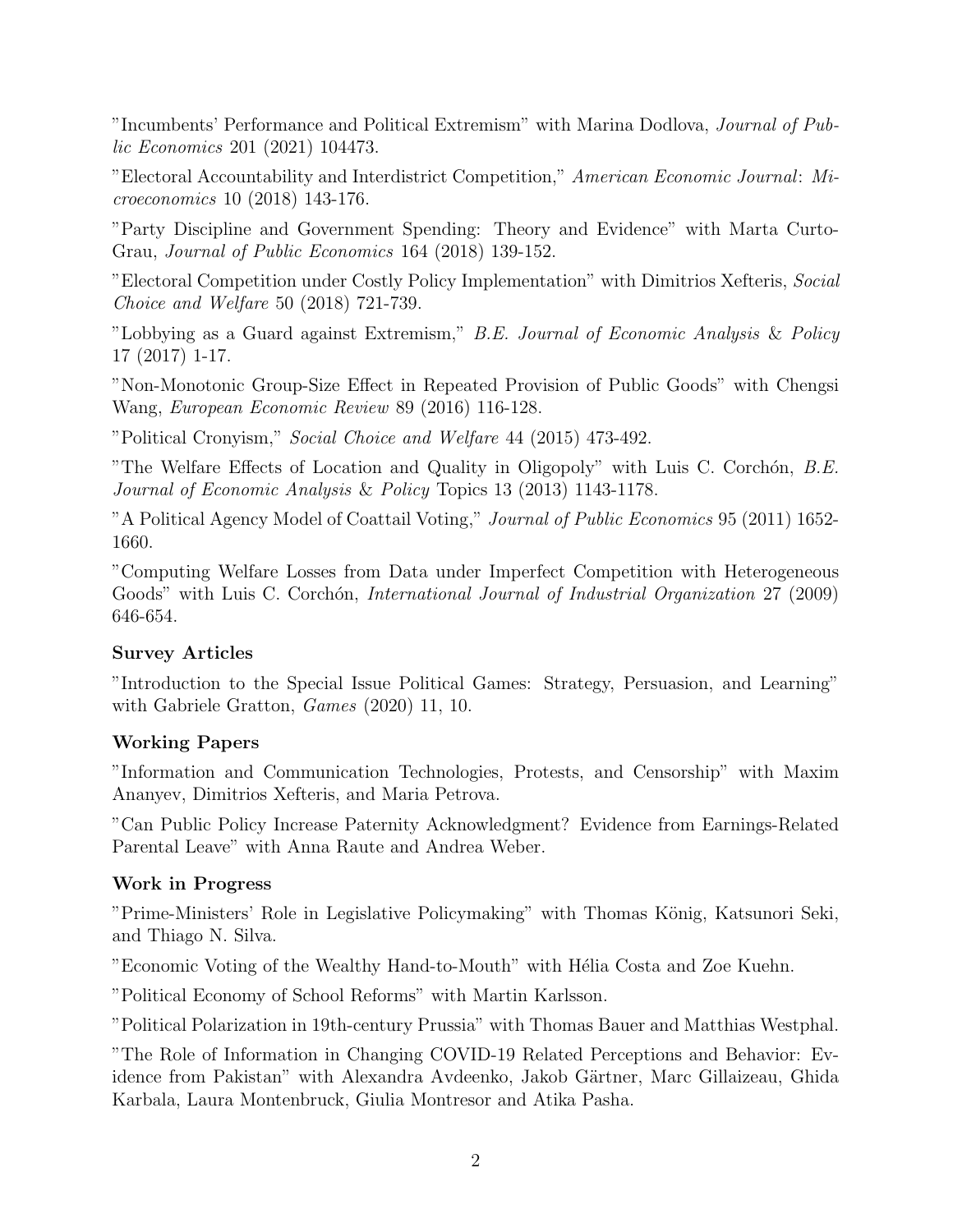# Teaching Experience

| $2019 - 2022$  | <b>Instructor</b> , TU Dortmund University.                                                       |
|----------------|---------------------------------------------------------------------------------------------------|
| Graduate:      | Law and Economics (Master, fall 2019, 2020, 2021).                                                |
|                | Advances Public Econ & Pol Economy (PhD, spring 2020, 2021, 2022).                                |
|                | Topics on Spatial Public Finance (PhD, spring 2020, 2021, 2022).                                  |
|                | Public Finance (Master, Block Seminar, spring 2020).                                              |
| Undergraduate: | Markt und Wettbewerb (fall 2019).                                                                 |
|                | Public Finance I: Taxation and Redistribution (spring 2020, 2021, 2022).                          |
|                | Public Finance II: Role of the Government (fall 2019, 2020, 2021).                                |
|                | Public Finance (Seminar, spring 2020, 2022, fall 2020, 2021).                                     |
|                | Bachelor and Master Theses Supervision $(2020 - 2022)$ .                                          |
| $2020 - 2021$  | Visiting Instructor, University of Hamburg.                                                       |
| Graduate:      | Political Economy (PhD, fall 2020).                                                               |
| $2012 - 2019$  | <b>Instructor</b> , University of Mannheim.                                                       |
| Graduate:      | Public Economics (Master, fall 2012, 2013, spring 2015).                                          |
|                | Advances in Public Economics & Political Economy (PhD, spring 2013, 2014,<br>fall $2014, 2017$ ). |
|                | Public Economics Research Seminar (PhD, 2015 – 2018).                                             |
| Undergraduate: | Law and Economics (fall 2012, 2013, 2014, 2015, 2016, spring 2018).                               |
|                | Political Institutions (Block Seminar, fall 2012).                                                |
|                | Mass Media and Policymaking (Block Seminar, spring 2014, fall 2016, 2017).                        |
|                | Interest Groups and Policymaking (Block Seminar, spring 2015).                                    |
|                | Political Parties and Policymaking (Block Seminar, fall 2015).                                    |
|                | Bachelor and Master Theses Supervision $(2012 - 2019)$ .                                          |
| $2010 - 2012$  | <b>Instructor</b> , University Rovira i Virgili.                                                  |
| Undergraduate: | Microeconomics II (fall 2010, 2011).                                                              |
| $2004 - 2008$  | Tutor, University Carlos III of Madrid.                                                           |
| Graduate:      | Microeconomics II (spring 2006, 2007, 2008).                                                      |
|                | Microeconomics III (spring 2006, 2007).                                                           |
| Undergraduate: | Public Economics (fall 2004).                                                                     |
|                | Spanish and World Economy (spring 2005).                                                          |

# PhD Students

Dominik Maxara (current), primary advisor, TU Dortmund University. Dejan Dragutinović (current), primary advisor, TU Dortmund University. Tobias Büscher (current), primary advisor, TU Dortmund University. Kevin Glück (2022), dissertation committee member, TU Dortmund University.

Referee for American Economic Journal: Microeconomics, American Political Science Re-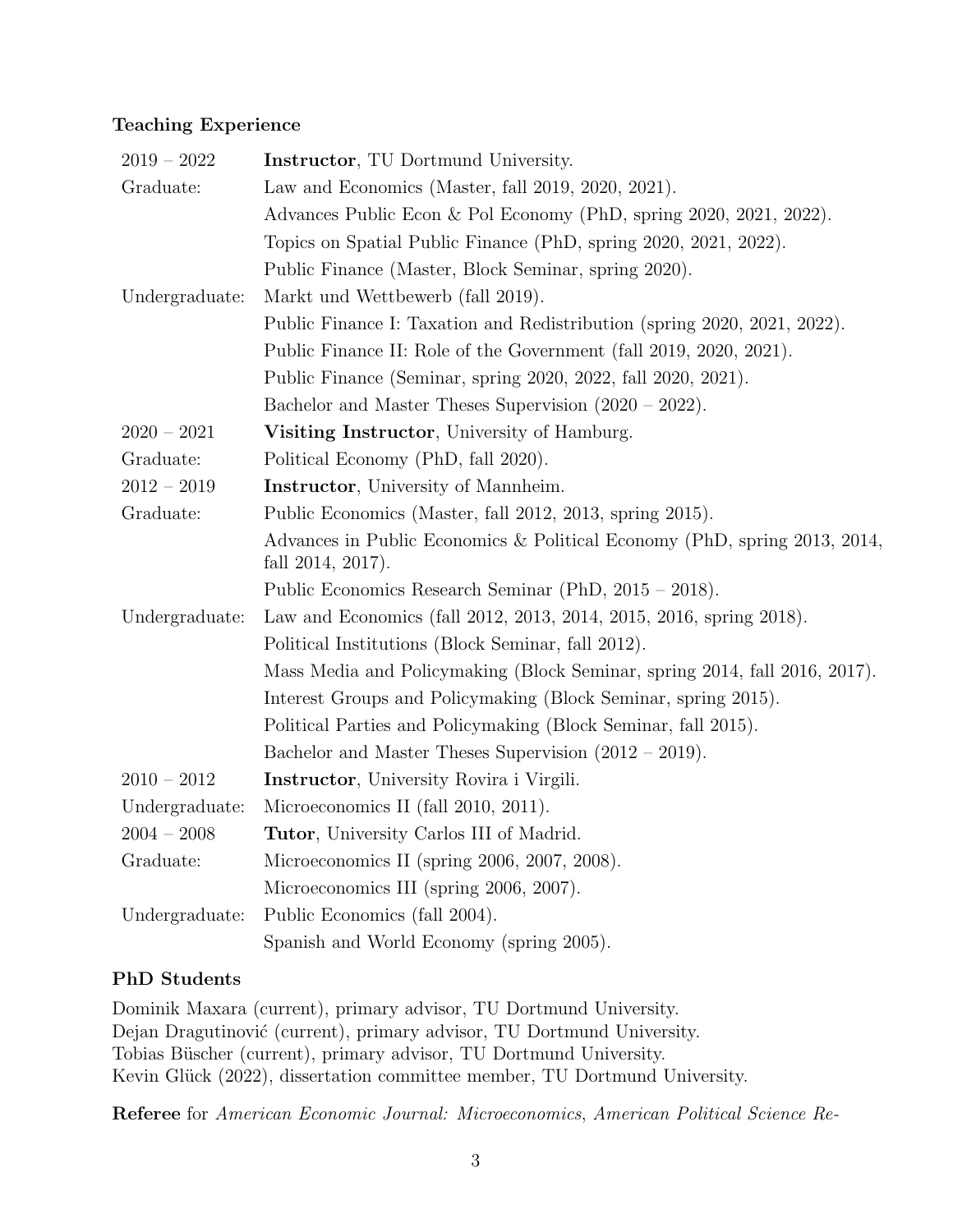view, Econometrica, Economic Journal, Economics of Governance, Economics of Transition, European Economic Review, European Journal of Political Economy, Games, International Economic Review, International Tax and Public Finance, Journal of Economic Behavior & Organization, Journal of Economic Theory, Journal of the European Economic Association, Journal of Institutional and Theoretical Economics, Journal of Public Economics, Journal of Public Economic Theory, Journal of Theoretical Politics, Mathematical Social Sciences, Public Choice, Review of Economic Design, Review of Economic Studies, Social Choice and Welfare.

## Grants

|               | 2020 – 2024 German Research Foundation, Research Training Group 2484.<br>Principal investigator: Galina Zudenkova.             |
|---------------|--------------------------------------------------------------------------------------------------------------------------------|
|               | 2018 – 2022 German Research Foundation, Collaborative Research Centre SFB 884-C1.<br>Principal investigator: Galina Zudenkova. |
| $2015 - 2017$ | Publication Awards, University of Mannheim.                                                                                    |
| 2015, 2018    | German Academic Exchange Service Grants.                                                                                       |
| 2014, 2018    | Karin-Islinger-Stiftung Grants.                                                                                                |
| $2012 - 2014$ | Spanish Ministry of Science & Innovation Project ECO2011-25203.<br>Principal investigator: Galina Zudenkova.                   |
| $2011 - 2012$ | University Rovira i Virgili - Banco Santander Grant 2011LINE-01.<br>Principal investigator: Galina Zudenkova.                  |

#### Professional and Departmental Service

| 2022          | ESEM Programme Committee.                                                |
|---------------|--------------------------------------------------------------------------|
| 2022          | German Research Foundation referee.                                      |
| $2021 - 2022$ | Internalisation Committee, TU Dortmund University.                       |
| 2021          | Organizer of Virtual Workshop on Policy Making and Regional Development. |
| 2021          | Contests Conference Programme Committee.                                 |
| $2020 - 2022$ | Member of the Management Board, Ruhr Graduate School of Economics.       |
| $2020 - 2022$ | Graduate Admissions Committee, Doctoral Research Training Group 2484.    |
| $2020 - 2021$ | Senior Recruitment External referee.                                     |
| 2020          | Habilitation Committee, Vienna University of Economics and Business.     |
| $2019 - 2022$ | Graduate Admissions Committee, Ruhr Graduate School of Economics.        |
| $2019 - 2022$ | Senior and Junior Recruitment Committees, TU Dortmund University.        |
| 2019          | Organizer of Mannheim Workshop for Women in Political Economics.         |
| 2019          | Organizer of Mannheim Political Economy Lecture.                         |
| $2018 - 2022$ | EEA Programme Committee.                                                 |
| $2018 - 2019$ | SFB 884 Board member, University of Mannheim.                            |
| $2018 - 2019$ | Organizer of Political Economy Seminar Series, University of Mannheim.   |
| $2016 - 2017$ | Senior Recruitment Committee, University of Mannheim.                    |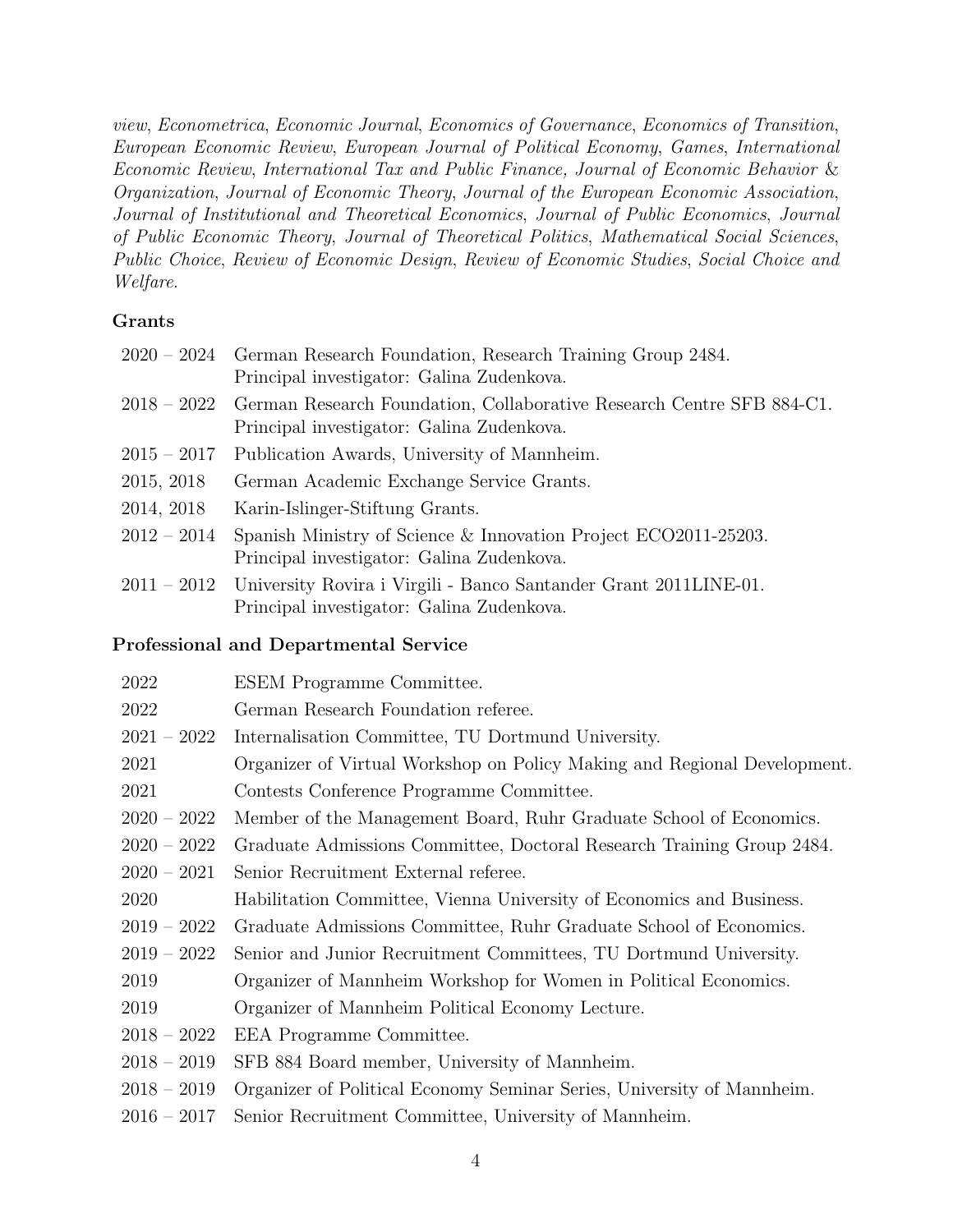|               | 2015 – 2018 Organizer of Internal Department Seminar Series, University of Mannheim. |
|---------------|--------------------------------------------------------------------------------------|
| 2015          | Organizer of Mannheim Political Economy Workshop.                                    |
| 2015          | Co-organizer of WinE Mentoring Retreat, EEA Mannheim 2015.                           |
| 2014          | Co-organizer of Law & Economics Seminar Series, University of Mannheim.              |
| $2012 - 2019$ | Junior Recruitment Committee, University of Mannheim.                                |
|               | $2012 - 2018$ Graduate Admissions Committee, University of Mannheim.                 |
|               | $2011 - 2012$ Co-organizer of Seminar Series, University Rovira i Virgili.           |
|               |                                                                                      |

## Seminar Presentations

Barcelona Institute of Economics (2022 virtual), Public University of Navarre (2022 virtual), University of Reading (2021 virtual), Global Seminar on Contests & Conflict (2021 virtual), University of Leicester (2021 virtual), University of Duisburg-Essen (2021 virtual), Online Political Economy Seminar Series (2020), University of Tokyo (2019), Seoul National University (2019), New York University Abu Dhabi (2019), Heidelberg University (2018, 2012), University of Innsbruck (2018), University of Konstanz (2018), Stockholm Institute of Transition Economics (2018), University of Lausanne (2018), Dortmund University (2018), New Economic School (2017, 2010), HSE University (2017, 2010), University Autónoma of Madrid (2017), University of New South Wales (2017, 2012), University of Technology Sydney (2017), Monash University (2017), Ludwig Maximilian University of Munich (2017), Goethe University Frankfurt (2016), University Carlos III of Madrid (2016), Mines Paris-Tech (2016), Durham University (2016), DIW Berlin (2015), Georgetown University (2015), Kellogg Northwestern University (2015, 2010), University of Marburg (2015), FGV Rio de Janeiro (2014), ORT Uruguay University (2014), CEA University of Chile (2014), Pontifical Catholic University of Chile (2014), Alberto Hurtado University (2014), University Belfast (2013), University of Augsburg (2013), Max Planck Institute Bonn (2013, 2010), Aachen University (2013), Toulouse School of Economics (2012, 2009), University of Sydney (2012), University of Mannheim (2012), IE Business School (2012), University of Cambridge (2011), London School of Economics and Political Science (2011), ECARES (2010), University of Groningen (2010), Universitat Autònoma de Barcelona (2010), CORE (2010), University of Alabama (2010), New York University (2009), Harvard Kennedy School (2009), University College London (2008).

#### Conference and Workshop Presentations

POLECONUK 4th Annual Conference (2022 London), German Economic Association Annual Congress (2020 virtual, 2017 Vienna), SITE Academic Conference (2019 Stockholm), SAET (2019 Ischia, 2016 Rio de Janeiro, 2015 Cambridge, 2013 Paris, 2012 Brisbane, 2011 Portugal), LSE-NYU Conference (2019 New York), Workshop for Women in Political Economics (2019 Mannheim, 2018 Falset Spain), Max Planck Institute Munich (2019), APSA (2018 Boston, 2010 Washington DC), Barcelona GSE Summer Forum (2018 Barcelona), Erasmus Political Economy Workshop (2018, 2015 Rotterdam), WU Vienna Workshop (2018 Vienna), PET (2017 Paris, 2016 Rio de Janeiro, 2013 Lisbon, 2011 Bloomington IN), AEA (2017 Chicago), SFB 884 Conference (2016 Mannheim), Political Economy Workshop: Theory meets Empirics (2015 Konstanz), EEA-ESEM (2015 Mannheim, 2014 Toulouse, 2013